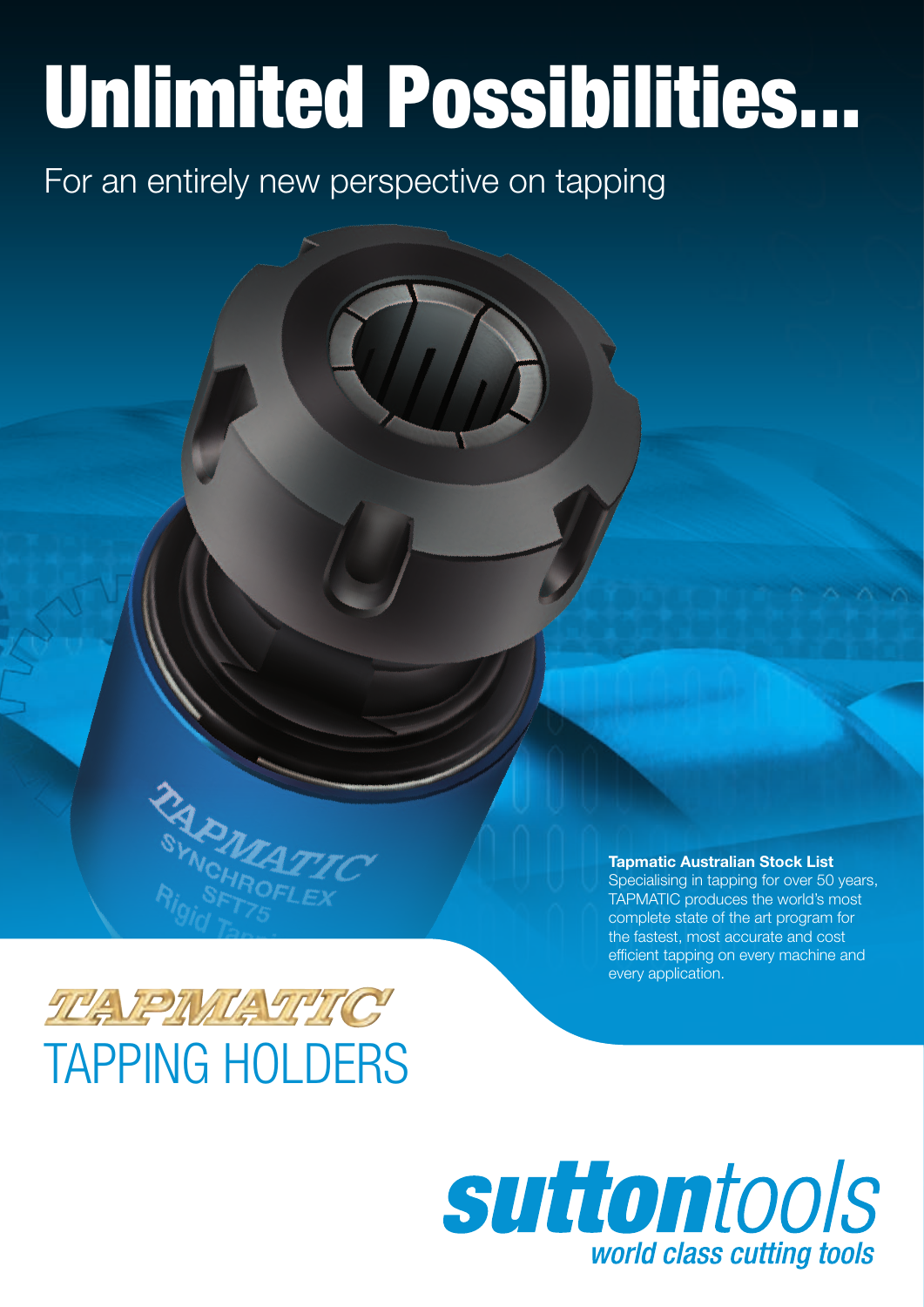### **suttontools**

#### CNC Rigid Tapping - Synchroflex

- For the best rigid tapping results
- Holder designed for machines with rigid tapping
- Machine reversal required
- Increases tap life by 100% or more
- Improve thread quality
- Flexure design, acts like shock absober

### CNC Without Rigid Tapping - NSM

- Tension/compression tapping units for NC machining and turning centres
- Uses rubber-flex collets (only two required)
- ER Collect Chuck available on special request
- Provides greater thread accuracy and higher production rates
- Compact Design, for application where space is limited
- Releasable Hard Start, for accurate depth control

| Size Ref.    | <b>Description</b>                    | <b>Size Capacity</b>          | <b>Mount</b>             | <b>Collet Series</b>         | <b>Ref Code</b> | <b>Discount</b><br>Group | Item#       |
|--------------|---------------------------------------|-------------------------------|--------------------------|------------------------------|-----------------|--------------------------|-------------|
|              | <b>FOR CNC RIGID TAPPING</b>          |                               |                          |                              |                 |                          |             |
|              | <b>Tapping Attachments</b>            |                               |                          |                              |                 |                          | <b>Z100</b> |
| <b>SFT10</b> | Synchroflex SFT10                     | M1-M6                         | 25mm SS                  | <b>ER11</b>                  | 43102511        | Z1104                    | Z100 SFT10  |
|              |                                       | #2-#10                        |                          |                              |                 |                          |             |
| <b>SFT50</b> | Synchroflex SFT50                     | M4-M12                        | 25mm SS                  | <b>ER20</b>                  | 43502520        | Z1104                    | Z100 SFT50  |
|              |                                       | $#8-1/2$                      |                          |                              |                 |                          |             |
| <b>SFT75</b> | Synchroflex SFT75                     | M4-M16                        | 25mm SS                  | <b>ER25</b>                  | 43752525        | Z1104                    | Z100 SFT75  |
|              |                                       | $3/8 - 3/4$                   |                          |                              |                 |                          |             |
|              | <b>Collets - SFT10 (Round Drive)</b>  |                               |                          |                              |                 |                          | <b>Z110</b> |
| 0025         | $2-2.5$ mm                            | $M1 - 1.8$                    | $\overline{\phantom{a}}$ | <b>ER11</b>                  |                 | Z1110                    | Z110 0025   |
| 0030         | $2.5 - 3mm$                           | $M2 - 2.6$                    | ÷,                       | <b>ER11</b>                  |                 | Z1110                    | Z110 0030   |
| 0035         | $3-3.5$ mm                            | M <sub>3</sub>                | ÷,                       | <b>ER11</b>                  |                 | Z1110                    | Z110 0035   |
| 0040         | $3.5 - 4mm$                           | M3.5                          | $\overline{\phantom{a}}$ | <b>ER11</b>                  |                 | Z1110                    | Z110 0040   |
| 0045         | $4-4.5$ mm                            | M4                            | ÷,                       | <b>ER11</b>                  |                 | Z1110                    | Z110 0045   |
| 0050         | $4.5 - 5$ mm                          | M4 JIS                        |                          | <b>ER11</b>                  |                 | Z1110                    | Z110 0050   |
| 0055         | $5-5.5$ mm                            | M <sub>5</sub> JIS            |                          | <b>ER11</b>                  |                 | Z1110                    | Z110 0055   |
| 0060         | $5.5 - 6$ mm                          | M5/M6 or M2-M6 Synchro        |                          | <b>ER11</b>                  |                 | Z1110                    | Z110 0060   |
|              | <b>Collets - SFT50 (Square Drive)</b> |                               |                          |                              |                 |                          | <b>Z111</b> |
| 0045         | $Ø$ 4.5mm                             | <b>M4 DIN371</b>              |                          | <b>ER20</b>                  |                 | Z1110                    | Z111 0045   |
| 0050         | Ø5mm                                  | IS <sub>0</sub>               |                          | <b>ER20</b>                  |                 | Z1110                    | Z111 0050   |
| 0060         | Ø 6mm                                 | M5/M6 DIN371 or M2-M6 Synchro |                          | <b>ER20</b>                  |                 | Z1110                    | Z111 0060   |
| 0070         | Ø7mm                                  | <b>M10 DIN376</b>             |                          | <b>ER20</b>                  |                 | Z1110                    | Z111 0070   |
| 0080         | $Ø$ 8mm                               | M8 DIN371 or M8 Synchro       |                          | <b>ER20</b>                  |                 | Z1110                    | Z111 0080   |
| 0090         | $Ø$ 9mm                               | M12 DIN376                    |                          | <b>ER20</b>                  |                 | Z1110                    | Z111 0090   |
| 0100         | $Ø$ 10mm                              | M10 DIN371 or M10 Synchro     |                          | <b>ER20</b>                  |                 | Z1110                    | Z111 0100   |
|              | <b>Collets - SFT75 (Square Drive)</b> |                               |                          |                              |                 |                          | <b>Z112</b> |
| 0045         | $Ø$ 4.5mm                             | <b>M4 DIN371</b>              |                          | <b>ER25</b>                  |                 | Z1110                    | Z112 0045   |
| 0060         | $Ø$ 6mm                               | M5/M6 DIN371 or M2-M6 Synchro |                          | <b>ER25</b>                  |                 | Z1110                    | Z112 0060   |
| 0070         | Ø7mm                                  | M10 DIN371                    |                          | <b>ER25</b>                  |                 | Z1110                    | Z112 0070   |
| 0080         | $Ø$ 8mm                               | M8 DIN371 or M8 Synchro       |                          | <b>ER25</b>                  |                 | Z1110                    | Z112 0080   |
| 0090         | $Ø$ 9mm                               | M12 DIN376                    |                          | <b>ER25</b>                  |                 | Z1110                    | Z112 0090   |
| 0100         | $Ø$ 10mm                              | M10 DIN371 or M10 Synchro     |                          | <b>ER25</b>                  |                 | Z1110                    | Z112 0100   |
| 0110         | $\emptyset$ 11mm                      | M14 DIN376                    |                          | <b>ER25</b>                  |                 | Z1110                    | Z112 0110   |
| 0120         | $Ø$ 12 $mm$                           | M16 DIN376 or M12 Synchro     |                          | <b>ER25</b>                  |                 | Z1110                    | Z112 0120   |
|              |                                       |                               |                          |                              |                 |                          |             |
|              | <b>Accessories</b>                    |                               |                          |                              |                 |                          | <b>Z130</b> |
| 3943         | BT-40 Arbor W/25mm Bore               |                               |                          |                              | 23943           | Z1108                    | Z130 3943   |
| 3945         | BT-50 Arbor W/25mm Bore               |                               |                          |                              | 23945           | Z1108                    | Z130 3945   |
|              |                                       |                               |                          |                              |                 |                          |             |
| <b>BT40</b>  | Pull stud BT40                        |                               |                          |                              |                 | Z1108                    | Z135 BT40   |
| <b>BT50</b>  | Pull stud BT50                        |                               |                          |                              |                 | Z1108                    | Z135 BT50   |
|              |                                       |                               |                          |                              |                 |                          |             |
|              | <b>FOR CNC WITHOUT RIGID TAPPING</b>  |                               |                          |                              |                 |                          |             |
|              | <b>Tapping Attachments</b>            |                               |                          |                              |                 |                          | <b>Z102</b> |
| <b>NSM6</b>  | <b>Tension &amp; Compression</b>      | M5-M18                        | 25mm SS                  | Rubberflex                   | 35887           | Z1104                    | Z102 NSM6   |
|              | Holder NSM6                           | #10-3/4                       |                          |                              |                 |                          |             |
|              |                                       |                               |                          |                              |                 |                          |             |
|              | <b>Collets - NSM6</b>                 |                               |                          |                              |                 |                          | <b>Z117</b> |
| 0443         | <b>Rubberflex</b>                     | $3-7$ mm                      | ÷,                       | J443                         | 24300           | Z1108                    | Z117 0443   |
| 0440         | Rubberflex                            | 5-12mm                        | $\overline{\phantom{a}}$ | J440                         | 24100           | Z1108                    | Z117 0440   |
| 0441         | Rubberflex                            | $8-16$ mm                     | ÷,                       | J441                         | 24000           | Z1108                    | Z117 0441   |
| 0445         | Rubberflex                            | 10-14mm                       | $\frac{1}{2}$            | J445                         | 24500           | Z1108                    | Z117 0445   |
|              |                                       |                               |                          |                              |                 |                          |             |
|              | <b>Accessories</b>                    |                               |                          |                              |                 |                          | <b>Z130</b> |
| 3943         | BT-40 Arbor W/25mm Bore               |                               |                          |                              | 23943           | Z1108                    | Z130 3943   |
| 3945         | BT-50 Arbor W/25mm Bore               | $\qquad \qquad \blacksquare$  | ÷,                       | $\blacksquare$               | 23945           | Z1108                    | Z130 3945   |
|              |                                       |                               |                          |                              |                 |                          | <b>Z135</b> |
| <b>BT40</b>  | Pull stud BT40                        | ÷,                            | $\blacksquare$           | $\overline{\phantom{a}}$     |                 | Z1108                    | Z135 BT40   |
| <b>BT50</b>  | Pull stud BT50                        | ÷                             | ÷,                       | $\qquad \qquad \blacksquare$ |                 | Z1108                    | Z135 BT50   |



ER25 Collet (Sq. Drive)







Rubberflex Collet



Other machine interfaces & accessories to all your tapping needs are also available, for more information please contact our special sales dept on 1800 035 010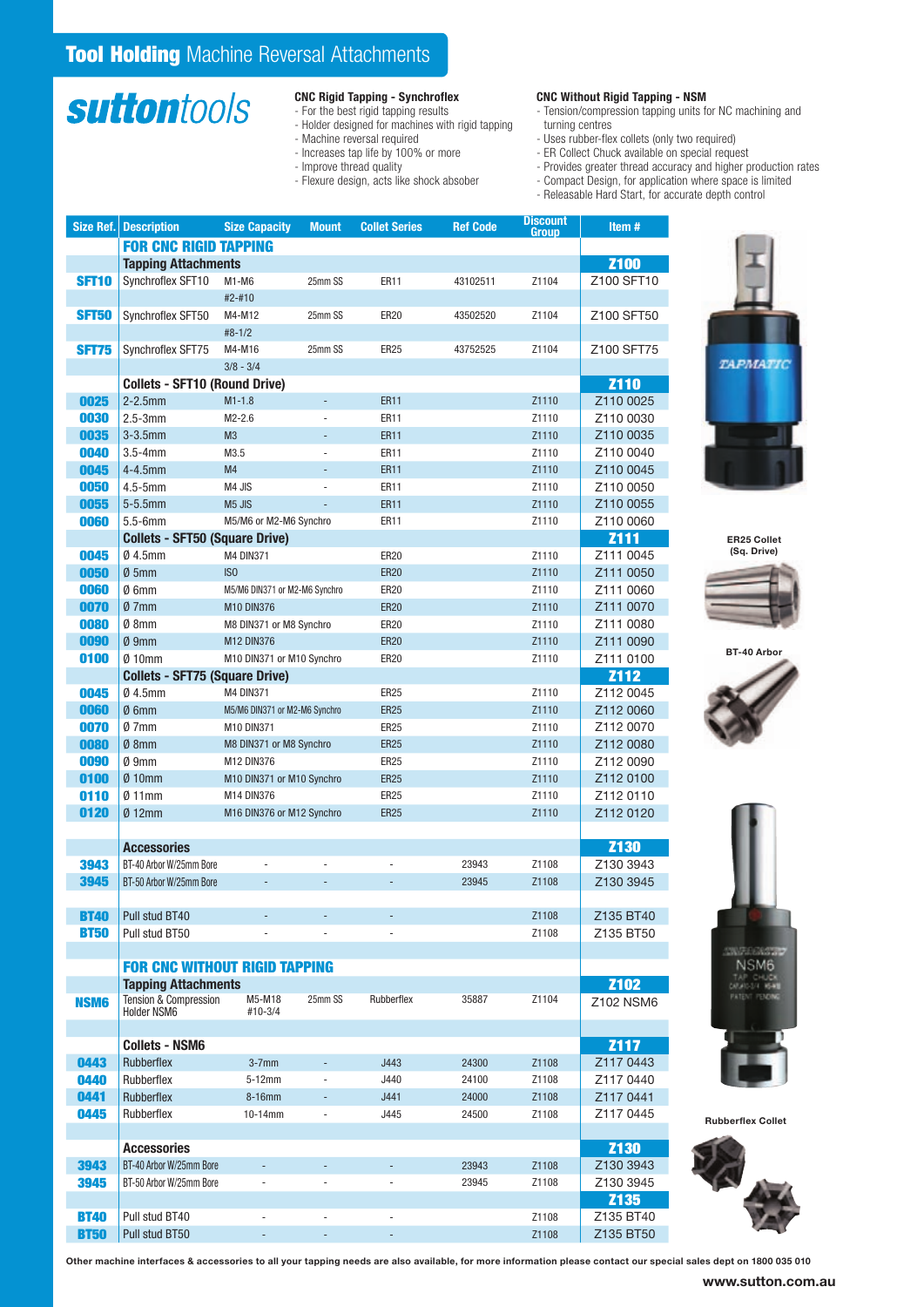### **suttontools**

#### CNC High Production - RDT

- Self-Reversing Holder for CNC machines
- Machine reversal NOT required, less wear and tear on machine spindle
- Designed for applications, where high volume of threads
- are required - Constant speed tapping
- Bore cycle (G85) used in CNC program, instead of Tapping cycle (G84)
- NOTE: 2 different size stop arms available for RDT50, must check
- 

### Manual Machines - Rx

- For manually operated drilling and milling machines - 1.75 x 1 increased reverse speed
- New durable, rugged design
- Self-feed ensures gauge perfect threads
- New heavy duty ball clutch
- Re-entry cushion eliminates cross threading
- Pre-selective torque drive prevents tap breakage

|              |                                                   |                          |                          | for machine centre distance, & order best suited. |                 |                          |                   |                                   |
|--------------|---------------------------------------------------|--------------------------|--------------------------|---------------------------------------------------|-----------------|--------------------------|-------------------|-----------------------------------|
| Size Ref.    | <b>Description</b>                                | <b>Size Capacity</b>     | <b>Mount</b>             | <b>Collet Series</b>                              | <b>Ref Code</b> | <b>Discount</b><br>Group | Item#             |                                   |
|              | <b>FOR CNC HIGH PRODUCTION</b>                    |                          |                          |                                                   |                 |                          |                   |                                   |
|              | <b>Tapping Attachments</b>                        |                          |                          |                                                   |                 |                          | <b>Z103</b>       |                                   |
| <b>RDT25</b> | Self Reversing RDT25                              | M2.5-M6                  | 25mm SS                  | ER11                                              | 39252511        | Z1102                    | Z103 RDT25        |                                   |
|              |                                                   | $#4 - 1/4$               |                          |                                                   |                 |                          |                   |                                   |
| <b>RDT50</b> | Self Reversing RDT50                              | M4-M12                   | 25mm SS                  | <b>ER16</b>                                       | 39502516        | Z1102                    | Z103 RDT50        |                                   |
|              |                                                   | $#10-1/2$                |                          |                                                   |                 |                          |                   |                                   |
|              | <b>Collets - RDT25 (Round Drive)</b>              |                          |                          |                                                   |                 |                          | <b>Z110</b>       |                                   |
| 0025         | $2-2.5$ mm                                        | $M1-1.8$                 |                          | <b>ER11</b>                                       |                 | Z1110                    | Z110 0025         |                                   |
| 0030         | $2.5 - 3$ mm                                      | $M2-2.6$                 | ä,                       | ER11                                              |                 | Z1110                    | Z110 0030         |                                   |
|              |                                                   | M3                       |                          | <b>ER11</b>                                       |                 |                          |                   |                                   |
| 0035         | $3-3.5$ mm                                        |                          | ÷,                       |                                                   |                 | Z1110                    | Z110 0035         |                                   |
| 0040         | $3.5 - 4mm$                                       | M3.5                     |                          | ER11                                              |                 | Z1110                    | Z110 0040         |                                   |
| 0045         | 4-4.5mm                                           | M4                       |                          | <b>ER11</b>                                       |                 | Z1110                    | Z110 0045         |                                   |
| 0050         | $4.5 - 5$ mm                                      | M4 JIS                   | ä,                       | ER11                                              |                 | Z1110                    | Z110 0050         |                                   |
| 0055         | $5-5.5$ mm                                        | M <sub>5</sub> JIS       | $\overline{a}$           | <b>ER11</b>                                       |                 | Z1110                    | Z110 0055         |                                   |
| 0060         | $5.5 - 6$ mm                                      | M5/M6                    | ÷,                       | ER11                                              |                 | Z1110                    | Z110 0060         |                                   |
|              | <b>Collets - RDT50 (Square Drive)</b>             |                          |                          |                                                   |                 |                          | <b>Z114</b>       |                                   |
| 0045         | 04.5mm                                            | <b>M4 DIN371</b>         | ä,                       | <b>ER16</b>                                       |                 | Z1110                    | Z114 0045         |                                   |
| 0050         | Ø5mm                                              | IS <sub>0</sub>          |                          | <b>ER16</b>                                       |                 | Z1110                    | Z114 0050         |                                   |
| 0060         | Ø 6mm                                             | M5/M6 DIN371             | $\overline{\phantom{a}}$ | <b>ER16</b>                                       |                 | Z1110                    | Z114 0060         |                                   |
| 0070         | Ø7mm                                              | <b>M10 DIN376</b>        |                          | <b>ER16</b>                                       |                 | Z1110                    | Z114 0070         | <b>ER25 Collet</b><br>(Sq. Drive) |
|              | <b>Accessories</b>                                |                          |                          |                                                   |                 |                          | <b>Z130</b>       |                                   |
| 3943         | BT-40 Arbor W/25mm Bore                           |                          |                          | ÷.                                                | 23943           | Z1108                    | Z130 3943         |                                   |
| 3945         | BT-50 Arbor W/25mm Bore                           | $\overline{\phantom{a}}$ | ÷,                       | $\bar{a}$                                         | 23945           | Z1108                    | Z130 3945         |                                   |
|              |                                                   |                          |                          |                                                   |                 |                          | <b>Z135</b>       |                                   |
| <b>BT40</b>  | Pull stud BT40                                    | ÷.                       | ÷,                       | $\bar{a}$                                         |                 | Z1108                    | Z135 BT40         |                                   |
| <b>BT50</b>  | Pull stud BT50                                    |                          |                          |                                                   |                 | Z1108                    | Z135 BT50         |                                   |
|              |                                                   |                          |                          |                                                   |                 |                          | <b>Z132</b>       | BT-40 Arbor                       |
| 2565         | 65mm Stop Arm RDT25                               |                          |                          | <b>ER11</b>                                       | 392565          | Z1102                    | Z132 2565         |                                   |
|              |                                                   |                          |                          |                                                   |                 |                          | <b>Z133</b>       |                                   |
| 5065         | 65mm Stop Arm RDT50                               |                          |                          | <b>ER16</b>                                       | 395065          | Z1102                    | Z133 5065         |                                   |
|              |                                                   |                          |                          |                                                   |                 |                          | Z133 5080         |                                   |
| 5080         | 80mm Stop Arm RDT50                               | $\overline{\phantom{a}}$ | $\sim$                   | <b>ER16</b>                                       | 395080          | Z1102                    |                   |                                   |
|              |                                                   |                          |                          |                                                   |                 |                          |                   |                                   |
|              | <b>TOOL HOLDING MANUAL MACHINES</b>               |                          |                          |                                                   |                 |                          |                   |                                   |
|              | <b>Tapping Attachments (Discount Group Z1106)</b> |                          |                          |                                                   |                 |                          | <b>Z104</b>       |                                   |
| <b>RX30</b>  | Self Reversing Rx30                               | M1.4-M6                  | 25mm SS                  | W#6 JT                                            | 013006          | Z1106                    | Z104 RX30         |                                   |
|              |                                                   | $#0-1/4$                 |                          |                                                   |                 |                          |                   |                                   |
| <b>RX50</b>  | Self Reversing Rx50                               | M3-M12                   | 25mm SS                  | W#6 JT                                            | 015006          | Z1106                    | Z104 RX50         |                                   |
|              |                                                   | $#6-1/2$                 |                          |                                                   |                 |                          |                   |                                   |
| <b>RX70</b>  | Self Reversing Rx70                               | M5-M18                   | 25mm SS                  | W#3 JT                                            | 017003          | Z1106                    | Z104 RX70         | <i><b>TAPMATIC</b></i>            |
|              |                                                   | #10-3/4                  |                          |                                                   |                 |                          |                   | Rx50                              |
|              |                                                   |                          |                          |                                                   |                 |                          |                   |                                   |
|              | <b>Collets - Rx30 (Discount Group Z1108)</b>      |                          |                          |                                                   |                 |                          | $\overline{2115}$ |                                   |
| 0116         | Rubberflex                                        | $3-5mm$                  |                          | J116                                              | 21600           | Z1108                    | Z115 0116         |                                   |
| 0117         | Rubberflex                                        | $5-6.5$ mm               |                          | J117                                              | 21700           | Z1108                    | Z115 0117         |                                   |
|              | Collets - Rx50                                    |                          |                          |                                                   |                 |                          | <b>Z116</b>       |                                   |
| 0421         | Rubberflex                                        | $3.5 - 6.5$ mm           | ÷,                       | J421                                              | 22100           | Z1108                    | Z116 0421         |                                   |
| 0420         | Rubberflex                                        | $5-8mm$                  | $\overline{\phantom{a}}$ | J420                                              | 22000           | Z1108                    | Z116 0420         |                                   |
|              | <b>Collets - Rx70</b>                             |                          |                          |                                                   |                 |                          | <b>Z117</b>       |                                   |
| 0443         | Rubberflex                                        | $3-7mm$                  | $\overline{\phantom{a}}$ | J443                                              | 24300           | Z1108                    | Z117 0443         |                                   |
| 0440         | Rubberflex                                        | $5-12$ mm                |                          | J440                                              | 24100           | Z1108                    | Z117 0440         | <b>Quill Clamp</b>                |
| 0441         | Rubberflex                                        | 8-16mm                   | $\overline{\phantom{a}}$ | J441                                              | 24000           | Z1108                    | Z117 0441         |                                   |
| 0445         | Rubberflex                                        | 10-14mm                  |                          | J445                                              | 24500           | Z1108                    | Z117 0445         |                                   |
|              |                                                   |                          |                          |                                                   |                 |                          |                   |                                   |
|              | <b>Accessories (Discount Group Z1108)</b>         |                          |                          |                                                   |                 |                          | <b>Z131</b>       |                                   |
| 0203         | #2MT X Arbor                                      |                          |                          | #3 JT                                             | 20203           | Z1108                    | Z131 0203         | #3 JT Arbor                       |
| 0206         | #2MT X Arbor                                      |                          |                          | #6 JT                                             | 20206           | Z1108                    | Z131 0206         |                                   |
| 0303         | #3MT X Arbor                                      |                          |                          | #3 JT                                             | 20303           | Z1108                    | Z131 0303         |                                   |
| 0306         | #3MT X Arbor                                      |                          |                          | #6 JT                                             | 20306           | Z1108                    | Z131 0306         |                                   |
| 0403         |                                                   |                          |                          | #3 JT                                             | 20403           |                          | Z131 0403         |                                   |
|              | #4MT X Arbor                                      |                          |                          |                                                   |                 | Z1108                    |                   |                                   |
|              |                                                   |                          |                          |                                                   |                 |                          | <b>Z134</b>       |                                   |
| 0099         | <b>Quill Clamp</b>                                | 1-1/2 to 2-3/8           | $\overline{\phantom{a}}$ | $\overline{\phantom{a}}$                          | 29099           | Z1108                    | Z134 0099         | <b>Rubberflex Colle</b>           |
| 0991         | <b>Quill Clamp</b>                                | 2-3/8 to 4-1/2           | $\sim$                   | $\blacksquare$                                    | 290991          | Z1108                    | Z134 0991         |                                   |